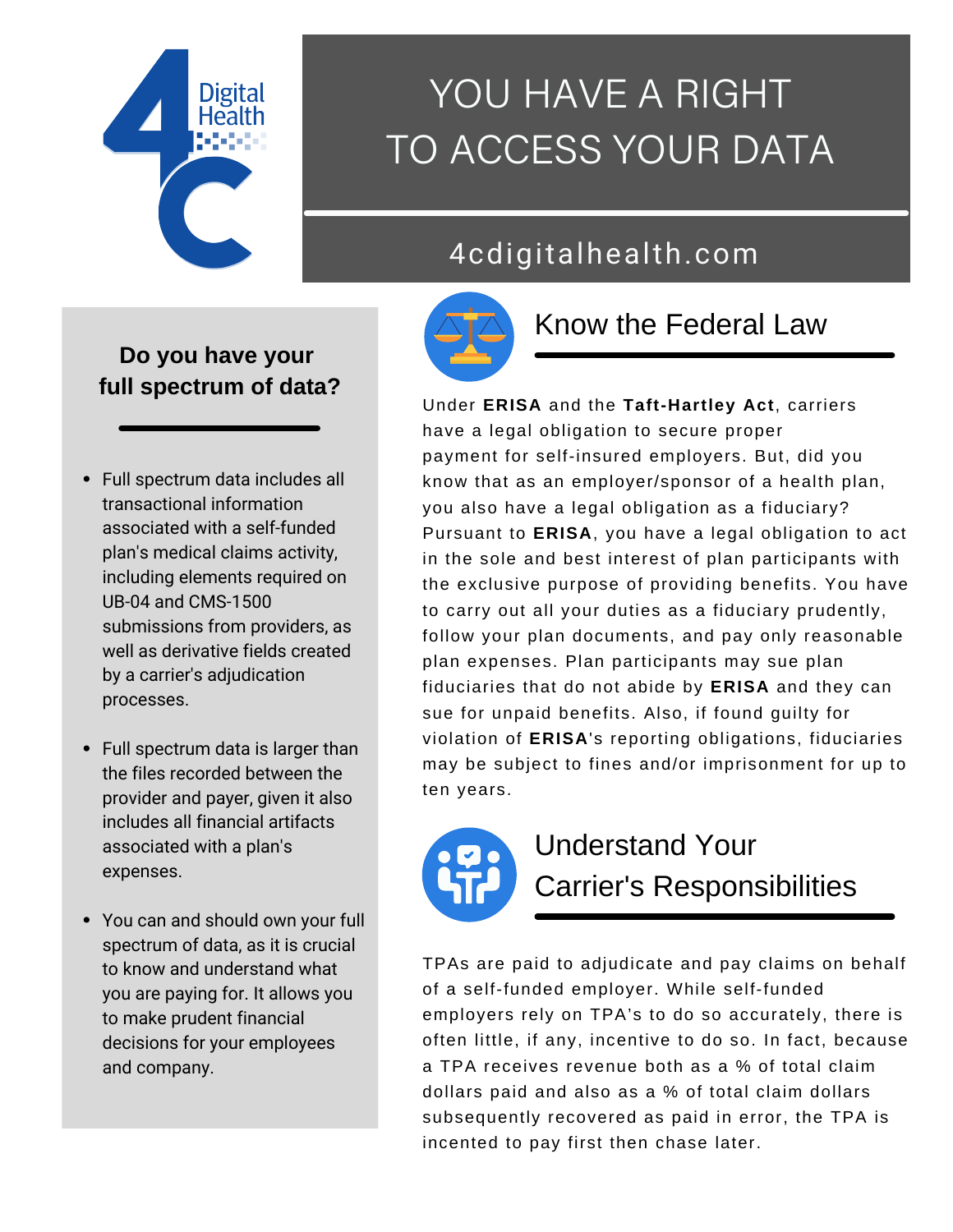

### Hospital Transparency

A federal rule called the **[Hospital Price Transparency](https://www.cms.gov/hospital-price-transparency) Rule** took effect. It mandates that the nation's 6,000 or so hospitals must reveal the confidential prices they have been charging different insurers and employers for 300 different tests and procedures—like MRIs, blood tests and surgeries. The data revealed so far are shocking: Not only do prices for the same test or procedure sometimes vary between hospitals in the same city by 1,000 percent or more, but some health plans are charged four, five, or six times more for the same procedure at the same hospital.

That's right: Not only can an MRI at one hospital in Boston cost a quarter the price of an MRI at a hospital down the street, but a person getting that MRI at the same hospital might pay 75 percent less than someone else, depending on which health insurance plan they have. Two people, at the same hospital in New York City, getting the same surgery, from the same surgeon, can be charged \$3,000 in one case and \$15,000 in another.

How can that be? Why would health insurers paying the higher prices (sometimes ten times higher) tolerate such a thing? Don't they always negotiate the best rates for themselves, thereby keeping their costs lower and keeping our premiums under control?

Well, in a word, "no." See, bizarre market forces are built into the health insurance business. Among the most toxic is something called the [80/20 Rule](https://www.huffpost.com/entry/the-8020-rule-why-insurer_b_11115430), which can make insurers want to pay more, not less, for health care services and then pass the inflated cost along to consumers in the form of higher monthly premiums.

### **How can we help you with your data?**

**1. From Opaque to Clear** Previously siloed claims from every claim line are brought together by 4C into a single **harmonized view.**

#### **2. See Cost Drivers from All Angles**

Multiple analytics engines, both rules and behavioral-based, assess the converged claims data to identify patterns and correlations between members, **costs, and providers.**

#### **3. Outside Data Comparison 4C**

shows you how your costs and outcomes compare to other employers.

#### **4. New Opportunities are Revealed**

Gain a true understanding of plan performance and be empowered with the insight to address plan weaknesses and/or optimize plan strengths.

> Visit 4cdigitalhealth.com or scan the QR Code below!